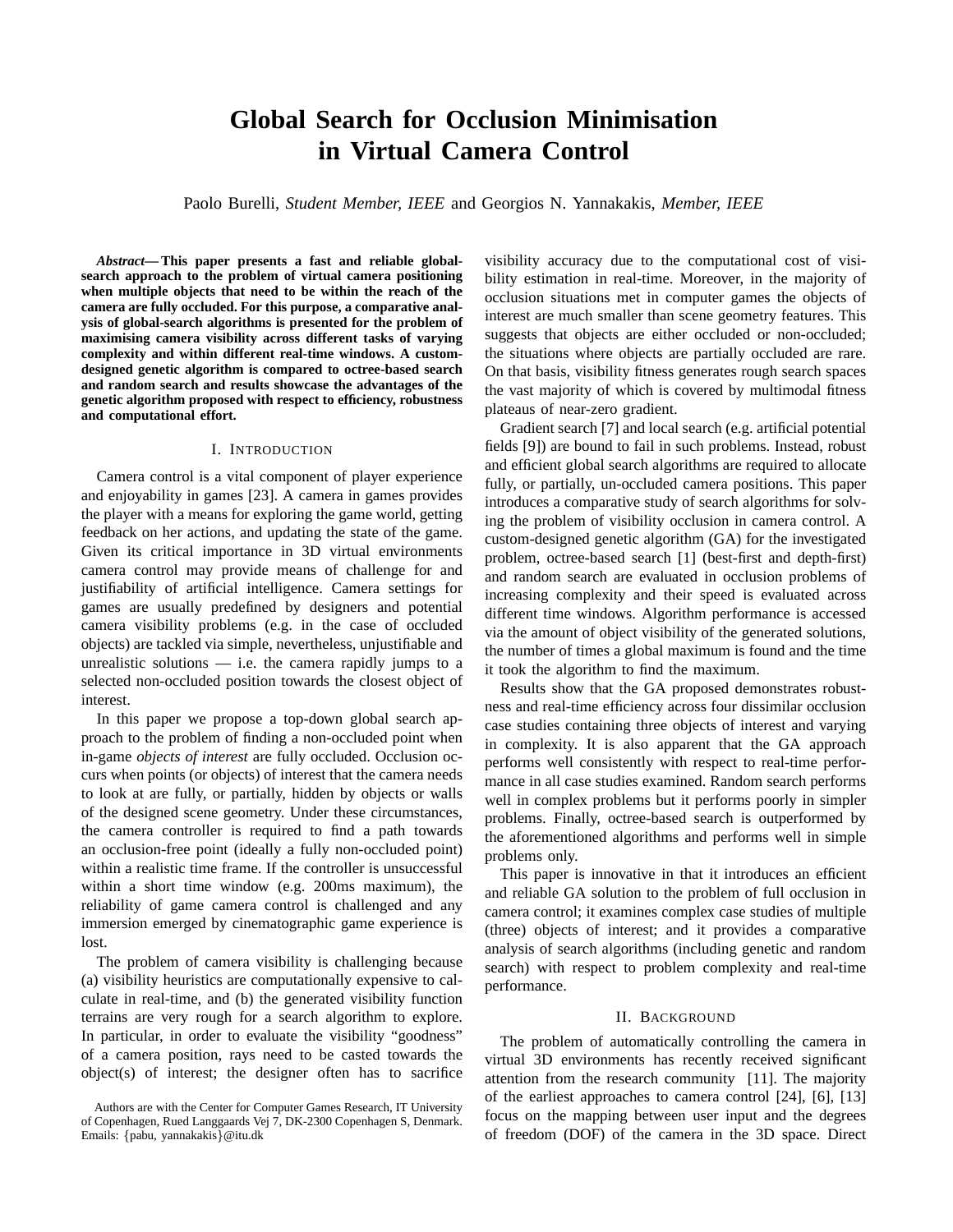control of the several DOFs of the camera showed to often be problematic for the user [12] so researchers started to investigate how to automatically place and configure the camera.

One of the first examples of automatic camera control, was developed by Blinn already in 1988; it was an automatic camera control system for planet visualization in a space simulation at NASA [6]. Blinn's work has inspired many other researchers trying to produce more flexible autonomous camera systems and attempting to integrate aspects like camera motion and frame composition [2].

More generic approaches model camera control as a constraint satisfaction or optimisation problem. These approaches require the designer to define a set of required frame properties which are then modelled either as an objective function to be maximised by the solver or as a set of constraints that the camera configuration must satisfy. These properties describe how the frame should look like in terms of object size, visibility and positioning. Bares et al. [3] first introduced a detailed definition of these constraints.

Global optimisation based systems (see Halper's and Olivier's CAMPLAN [15] approach among others) model these requirements as a fitness function (a weighted sum of each required frame property) and search the space for the camera configuration generating the maximum fitness value. These approaches guarantee to find a result but their computational cost is high. On that basis, constraint satisfaction systems [17] are much more efficient but may not return any result if there is no configuration satisfying all the frame requirements at the same time. Bares and Lester [4] addressed the issue by identifying conflicting constraints and producing multiple camera configurations corresponding to the minimum number of non-conflicting subsets. Bourne and Sattar [7] extended Bares' and Lester's solution by adding a *weight* property to each constraint to define a relaxation priority. Another set of approaches [22], [10], [8], combines constraint satisfaction to select feasible volumes (therefore reduce the size of the search space) and optimisation to find the best camera configuration within these spaces.

Due to the complexity of evaluating a proper objective (fitness) function for camera control the aforementioned approaches have proven to be unsuitable for real-time interactive applications since their required computational time is too high to keep the camera updated at a reasonable rate (from 20 to 60 times per second). Moreover, in several cases the best camera configuration might not correspond to the global optimum of the fitness function, since the camera needs to maintain frame coherence (continuity between successive frames) [16].

Beckhaus et al. [5] investigated first the application of local search algorithms to camera control. Their system used Artificial Potential Fields (APFs) to guide the camera through a museum and generate smooth virtual tours. Bourne and Sattar [7] proposed a system that employed sliding octrees to guide the camera to the optimal camera configuration. Burelli and Jhala [9] extended these two approaches to include frame

composition and support multiple-object visibility.

Local search approaches offer reasonable real-time performance and handle well frame coherence but often converge prematurely to local minima. This characteristic becomes critical when the camera control system has to optimise visibility of *objects of interest* since the visibility heuristic consists of many local minima areas with almost no gradient information available to guide local search (see Section IV).

# *A. Occlusion*

Successfully handling object occlusion constitutes a vital component of an efficient camera controller [11]. Object visibility plays a key role in frame composition. For instance, an object satisfying all frame conditions (e.g. position in frame and projection size) does not provide any of the required visual information if it is completely invisible due to an occlusion.

The object occlusion problem can be separated in two dissimilar yet dependent tasks: occlusion evaluation/detection and occlusion minimisation/avoidance. Occlusion happens when the object of interest is hidden fully or partially by another object. A common technique to detect occlusion consists of casting a series of rays between the object of interest and the camera [8], [7]. A similar approach [21] generates a bounding volume containing both the camera and the object of interest and checks whether other objects intersect this volume. A third approach [16] exploits the graphic hardware by rendering the scene at a low resolution with a color associated to each object and checking the presence of the color associated to the object of interest. These techniques have been used for occlusion avoidance (i.e. maintaining an object visible in the frame) by reacting to incoming occluders [7], and via particle swarm optimisation [8]. Pickering [22] proposed a shadow-volume occlusion avoidance algorithm where the object of interest is modelled as a light emitter and all the shadow-volumes generated are considered occluded areas. However, the aforementioned approaches are not suitable for dynamic environments like games due to their high computational cost. Bourne and Sattar [7] devised an escape mechanism from occluded camera positions which forces the camera to *jump* to the first non-occluded position between its current position and the position of the object of interest. Their approach, however, generates undesired camera jumping behaviours within a game environment and considers just one object of interest.

## *B. The Camera Control System Utilized*

We have developed CamOn [9], an autonomous camera system capable of generating smooth camera animations and solving camera composition tasks. Artificial Potential Fields (APFs) [19] are used to model camera constraints; each constraint is translated into a force vector attracting or repulsing the camera position, gradient search is then applied to animate the camera towards an optimal configuration. The APF camera system guarantees real-time performance and frame-coherence during camera animation. The CamOn occlusion avoidance system, inspired by [7], uses occlusion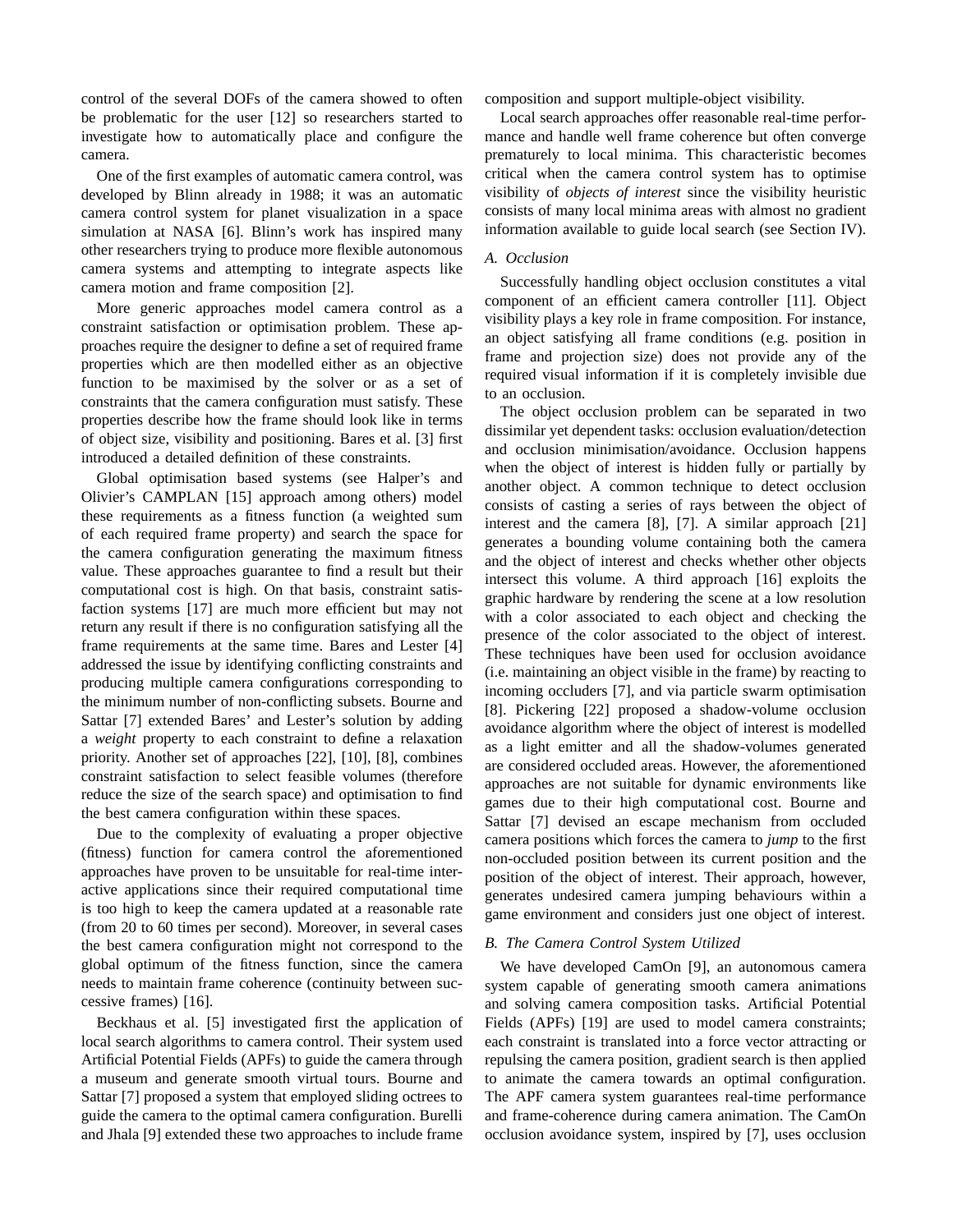information to modify the APF which, in turn, drives the camera out of the occluded position. Although this technique is very efficient, being a local search approach it is unable to escape local visibility optima (i.e. when the object of interest is fully covered by another object).

This paper is the first to propose an efficient yet costeffective global search solution for minimising occlusion. The approach is also innovative in that it is able to handle visibility requirements for multiple targets rather than just one. Furthermore the paper introduces a comparative study of efficiency, robustness and effort cost of dissimilar global search algorithms for occlusion minimisation. The customdesigned genetic algorithm is found to be the most reliable approach for the problem.

## III. SEARCH ALGORITHMS

We employed four different global search algorithms to search for optimal un-occluded camera positions in dissimilar three dimensional scenes: a custom-designed genetic search algorithm, octree-based best first and depth first search and random search. In order to make a fair comparison among them, all implemented algorithms share the same search space, the same fitness evaluation method and the same termination conditions.

We assess the quality of a three dimensional camera position via the following fitness function,  $f$ :

$$
f = \sum_{i=0}^{N} v_i w_i \tag{1}
$$

where,  $v_i$ , is the visible fraction of the *i*-th object of interest in the frame;  $w_i$ , is the object's importance expressed as a weight value [9]; and,  $N$ , is the number of objects considered and need to co-exist within the camera's view-frame. In the experiments presented here,  $N$  equals 3 and  $w$  contains equal values  $(1/N = 0.33)$  for all three objects examined. On that basis, f values lie between 0 (no visibility of objects) and 1 (maximum visibility of all objects).

Visibility,  $v$ , is calculated by casting 9 rays from the camera's current position to the bounding box of each object. Eight rays are casted towards the corners and 1 towards the centre of the object. We chose ray-casting among other occlusion detection techniques due to their implementation ease, platform independency and hardware acceleration potential.

The search space that all four mechanisms consider is defined as a cube that surrounds the objects of interest. The size s of this cube is calculated as follows:

$$
s = \max_{i} \{ \vec{P}_i - \vec{C} \}
$$
 (2)

where,  $\vec{P}_i$ , is the position of the *i*-th object in the frame and,  $\vec{C}$ , is the centre of positions of all N objects considered which also defines the centre of the search cube; i.e.  $\vec{C} =$  $\sum_{i=0}^N \vec{P}_i/N$ .

All algorithms are terminated if a camera position found generates an optimal fitness value  $(f = 1.0)$  or when a predefined time window is elapsed.

## *A. Genetic Algorithm*

We implemented a modified version of a generational Genetic Algorithm (GA)[14] with custom crossover and mutation operators. Each chromosome, consisting of three real values, represents the location of the camera in the 3D space. The population, containing 120 individuals, is randomly placed into the search space via a uniform distribution and evaluated via (1) at each generation.

We use an elitism selection scheme where the 30 best chromosomes of each generation are selected for reproduction. Mating of parents is based on their ranking within the 30 best chromosomes; the first mates with the second, the third mates with the forth and so on. Ninety offspring are generated by applying a custom-designed crossover operator (with 100% probability) to each pair of selected parents. The crossover operator applied is a fitness-based weighted sum of the parents' position. The generated offspring  $\vec{O}$  is defined as follows:

$$
\vec{O} = \frac{\vec{P}_a f_a + \vec{P}_b f_b}{f_a + f_b} \tag{3}
$$

where  $\vec{P}_a$  and  $\vec{P}_b$  are the two selected parents; and  $f_a$  and  $f<sub>b</sub>$  are their corresponding fitness values.

Mutation is applied to all genes of the chromosome with a probability of 50%. The custom mutation operator applies a vector translation to the chromosome by adding a uniformlydistributed random vector to it. The maximum value of the dimensions of the translation vector equals 10% the size of the search space (i.e. 0.1s). Generated offspring replace the 90 worst chromosomes of the current population.

## *B. Octree-based search*

Octree generation [1] is a very popular technique of search within 3D virtual environments which makes it ideal for comparison against genetic and random search.



Fig. 1: Octree space subdivision

Specifically, we utilize octree spatial subdivision (see Fig. 1) and apply both best-first and depth-first search on the generated tree. Each node of the octree corresponds to a cubic subspace. During the octree exploration a fitness value is assigned at each subspace corresponding to the fitness value of its centre point.

The best-first algorithm picks the node of the octree with the highest fitness at each iteration and recursively subdivides its corresponding cube and searches within. Breadth-first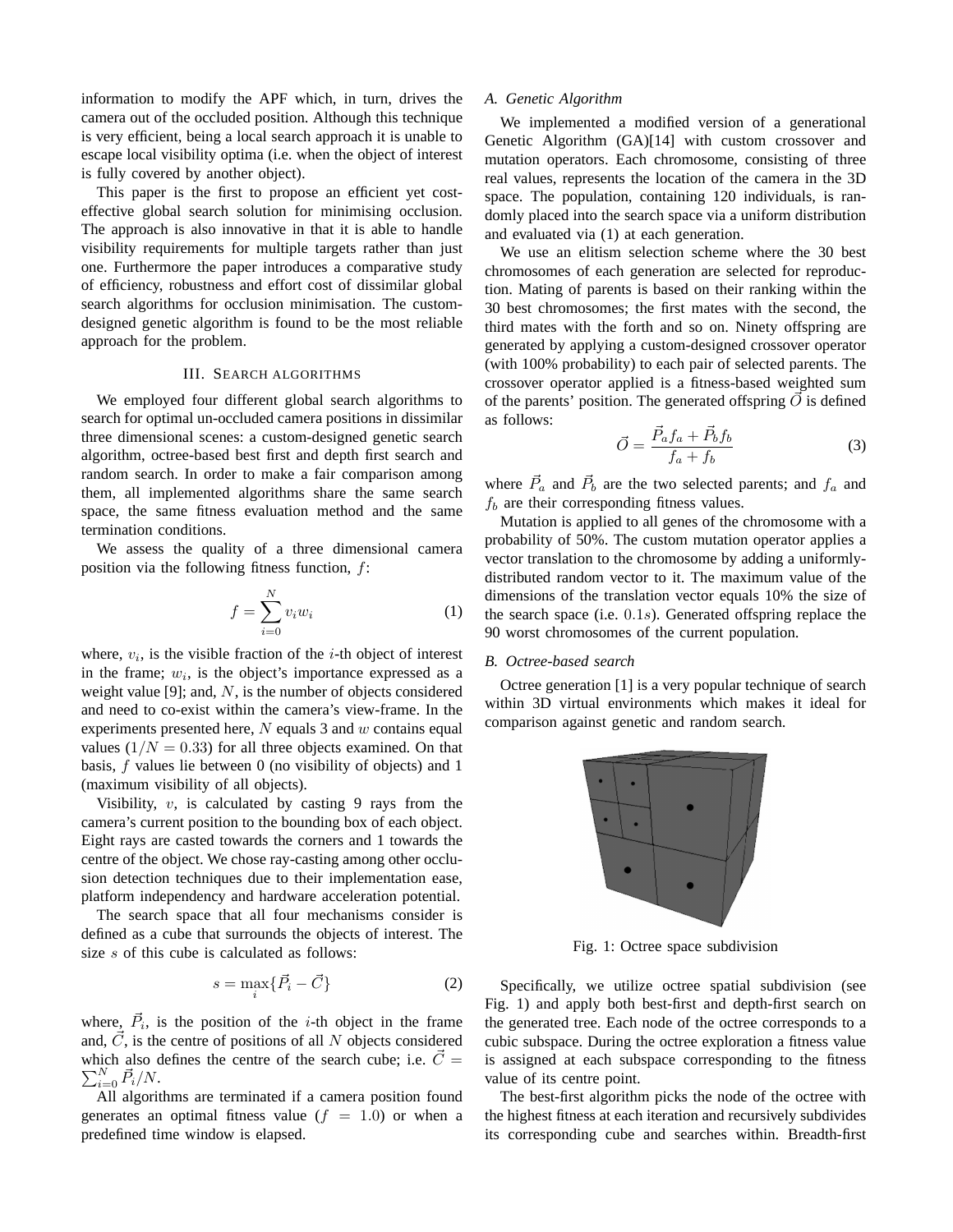search operates a full search through all nodes of the octree: at each iteration all nodes are evaluated and ranked by fitness. Children nodes are generated and evaluated following the fitness ranking. In both search algorithms a node is selected randomly if two or more nodes have equal best fitness values.

## *C. Random Search*

Random search generates a sequence of uniformlydistributed random points which are evaluated via (1). The algorithm stops if the termination conditions are satisfied (maximum expected fitness is reached) and the camera position with best fitness value is returned. Random search can be very efficient in very rough fitness landscapes and it is expected to work well in maximising camera visibility due to the morphology of the fitness terrains generated. This search mechanism is used as a control baseline.

### IV. OBJECT OCCLUSION CASE STUDIES

This section presents the four test-bed scenes designed to test the efficiency and robustness of the four search algorithms; the complexity generated by each case study is also discussed.

The four scenes, namely, *Forest*, *Building*, *City*, and *Tunnels*, are illustrated in Fig. 2a, Fig. 2b, Fig. 2c and Fig. 2d, respectively. There are three objects (i.e. virtual characters) that need to be within the camera's viewpoint named *Athos*, *Porthos* and *Aramis*. We believe that those four case studies cover a wide range of scene geometry met in computer games; furthermore they provide a palette of testbeds that diversify the complexity of search.



Fig. 2: The four test-bed scenes examined

The first test-bed scene (Fig. 2a) represents a forest-like environment, in which objects are surrounded by trees which act as occluders. Due to the narrow shape of the trees the areas where the camera is fully occluded are very few. Figure 3a shows also that the portion of space where all the three objects are visible is predominant. The second test-bed (Fig. 2b) consists of a house-like environment with walls separating the space into rooms and the objects placed in different rooms. The fitness landscape illustrated in Fig. 3b shows that the walls act as large occluders drastically reducing the

portions of space where all the objects are visible at the same time. In the Building scene, there is one small area from where all three objects are fully visible.



(d) Tunnels

Fig. 3: Top-down view of the fitness landscapes of the four testbeds. The sample is calculated setting the camera position at a height of one meter from the ground level of the maps, This corresponds to half the height of the virtual character.

The third test-bed scene (Fig. 2c) is a city model with large buildings and narrow streets and the last test-bed (Fig. 2d) represents a three-tunnel crossing. The three objects are placed on the streets and in the tunnels of the City and the Tunnels scenes, respectively. It is worth noticing that there is no area from which all objects are visible in the City scene. That scene, however, has three local optima areas from where only two of the three objects are fully visible. In the Tunnels scene all objects are visible from the area of the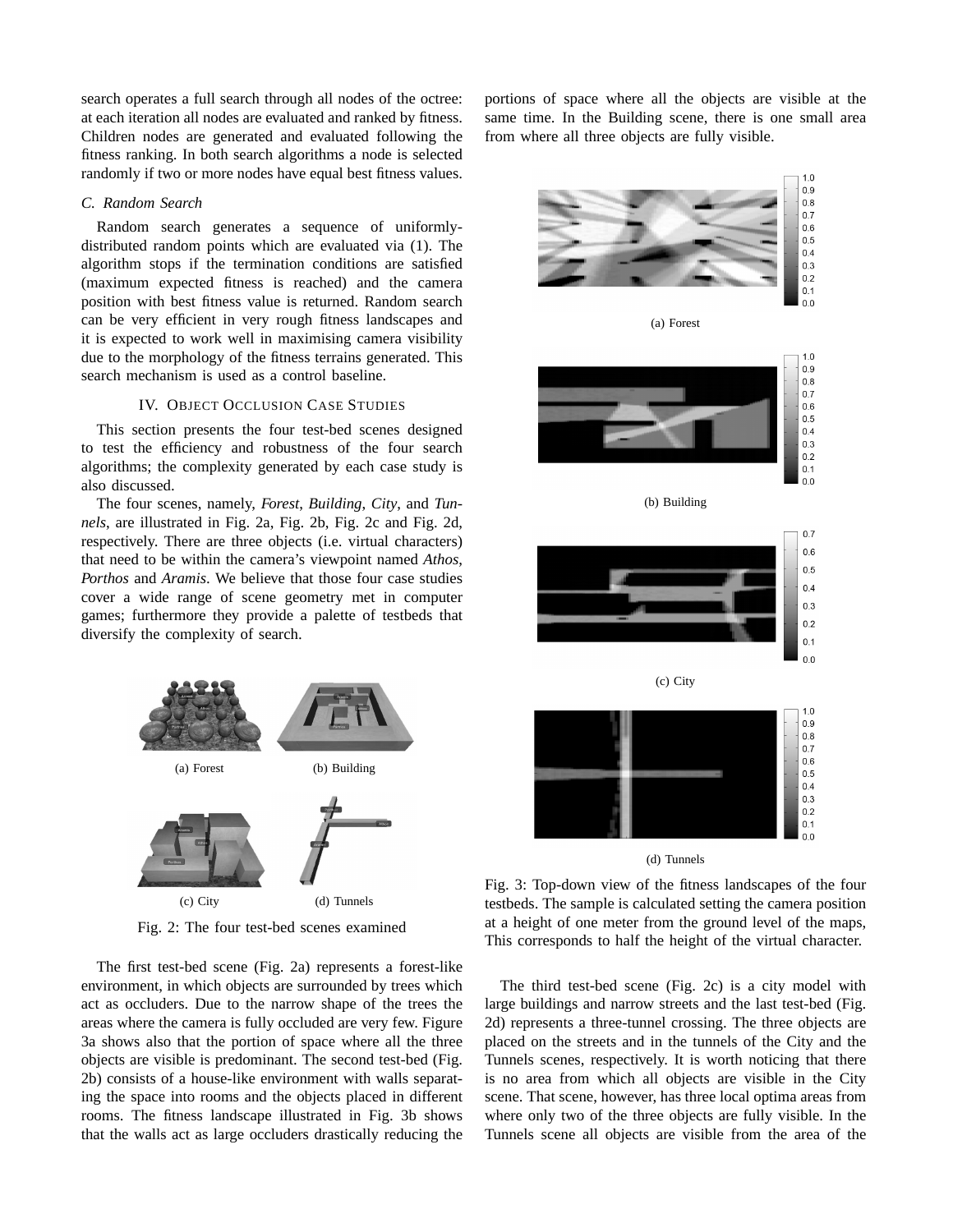tunnel crossing.

The fitness landscapes of all scenes reveal some common characteristics. Due to the nature of the visibility problem and the way the fitness function is calculated, the landscape is split into several sub-areas with constant visibility values (plateaus) while the borders between these areas are very steep. This results to a search space with limited areas in which the gradient is non-zero. It is worth noting that the steepness of the areas between fitness plateaus is dependent on the size of the objects and the occluders. The three objects selected for the experiments presented here are virtual characters of realistic human-like dimensions. Each object is a cylinder 2 meters tall and 50 cm wide while all scenes are designed in an area of  $17m \times 17m$  (the ceiling in the Building scene is 4 meters tall). These scene types (small objects; large occluders) increase the complexity of the visibility problem and the need of global search algorithms to find an un-occluded camera position in the search space; local search is very likely to fail in such fitness terrains. The particular morphology of the fitness landscapes is an evident sign of high problem difficulty as confirmed by the Fitness Distance Correlation (FDC) [18] calculated for all four scenes which approximates zero values for all four testbeds (Forest:  $-1.9 \cdot 10^{-6}$ , Building:  $-5.9 \cdot 10^{-6}$ , City:  $-2.5 \cdot 10^{-6}$ , Tunnels:  $-5.4 \cdot 10^{-7}$ ).

The above poses the question of whether the performance (fitness) function selected is appropriate for our problem. More rays toward an object would probably provide more information about the level of visibility and would assist in approximating visibility more accurately. However, raycasting is computationally expensive and a designer has to maintain the right balance between computational time of fitness evaluation and approximation of fitness in the demanding task of camera control. Given that 200 ms is the largest acceptable time window available more rays would have an negative impact on the performance of all search algorithms.

## *A. Complexity Measure*

To assess the difficulty of each case study a measure of complexity is required. While FDC can be a reliable measure of problem complexity we argue that it is inappropriate for the problem of object visibility since the fitness maps reveal that there is no sufficient fitness variation with respect to distance from the global optimum resulting in nearzero FDCs. Thus, alternatively, we propose the following measures of problem complexity: optimal space size, feasible space size, and fitness-based complexity.

- The *optimal space size* is calculated as the percentage of the global optima subspace over the total search space. This measure approximates the probability to hit a global optimum by chance; however, it does not consider the other partial solutions. The optimal space size value for the Forest, Building, City and Tunnel map is 40%, 0.5%, 0.1% and 0.1%, respectively.
- The *feasible space size* is calculated as the percentage of the subspace containing positions with non-zero fitness

over the total search space. This measure approximates the probability of hitting any *feasible* solution by chance but it considers global optima solutions as feasible solutions. The feasible space size value for the Forest, Building, City and Tunnel map is 93%, 36%, 23% and 4%, respectively.

• The *fitness-based complexity* measure considers the average fitness value of a sufficient number of camera positions. Thus, scene complexity, c, is calculated as

$$
c = 1 - \frac{\sum_{i=0}^{n} f_i}{n} \tag{4}
$$

where  $f_i$  is the fitness value of the *i*-th position, and n is the number of camera positions considered for the calculation of c; n equals  $10^5$  in this paper and it is obtained by uniformly discretising the search space (100, 100 and 10 samples along the x, z, and y axis, respectively). The  $c$  value for the Forest, Building, City and Tunnel scenes is 0.4, 0.85, 0.89, and 0.91, respectively.

All above measures indicate that complexity increases from the Forest scene to the Building scene, and further to the City scene reaching a maximum value at the Tunnels scene. The difference of the complexity in between the scenes is dependent on the complexity measure considered. However, all three provide the same ranking of scenes with respect to complexity; in that sense all of them are appropriate measures for our scope. We pick the fitness-based value as a measure of complexity since it incorporates fitness information of the whole search space including both partial and global visibility areas.

## V. RESULTS

In this section we test the performance of the search algorithms with respect to the complexity of the task to be solved and the time taken for the algorithm to reach a solution. All experiments run on a Intel MacBook Pro, with a 2.0 GHz Core 2 CPU (the implemented algorithms use only one core) and 4 GB of RAM at 1067 MHz. The machine is capable of computing a maximum a 4000 fitness evaluations per second, but the average value (due to the system scheduler) is around 3750 evaluations per second.

# *A. Algorithm Performance Measures*

Each test has been carried out 100 times for each casestudy and each time window investigated. The average and standard deviation of the generated fitness values are calculated at the end of each test and used to assess the performance of each algorithm. Other measures of performance considered include the number of times the algorithm finds a global optimum and the time required to find the global optimum. The average fitness,  $\overline{f}$ , and the number of times the global maximum was found,  $g$ , provide measures of algorithm efficiency. The standard deviation of fitness defines a measure of algorithm robustness while the average time required to find a global maximum is suggested as a measure of computational effort.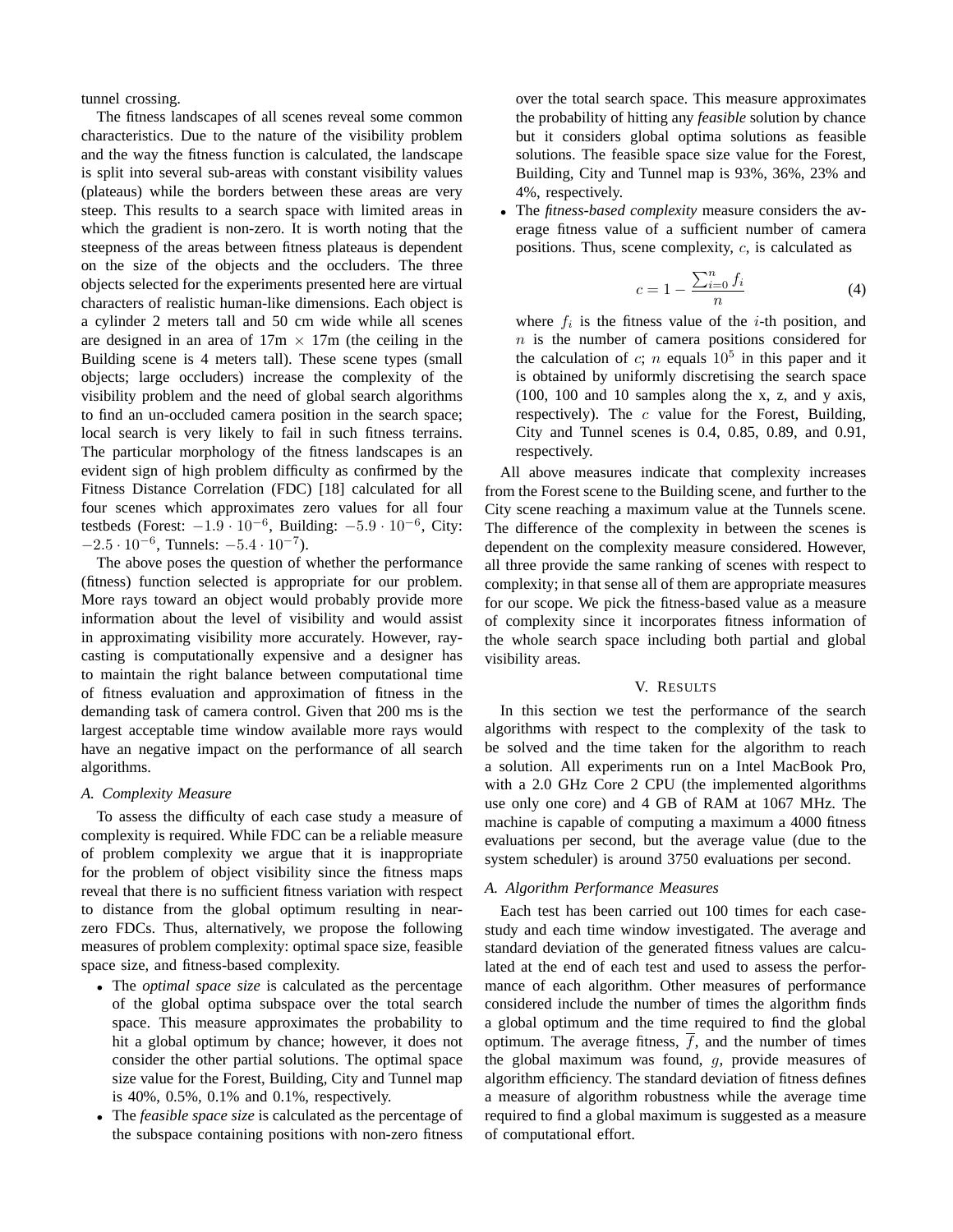

Fig. 4: Average fitness versus complexity,  $c$ , and time,  $t$  (in ms).

## *B. Time Windows*

To examine how performance evolves over time all algorithms are terminated after some predefined time elapses. The real-time window values, t, selected in the experiments reported in this paper are 15, 30, 40, 100 and 200 milliseconds corresponding, respectively, to 60, 30, 25, 10 and 5 potential algorithm executions per second. These time-windows are important to evaluate how camera movement synchronises with the game rendering cycle, which is commonly executed between 20 and 60 Hz.

Camera positioning occurs in real-time and in response to users' actions; thereby the camera controller has to act rapidly so that the user does not perceive any delay between action and response. We believe that 200 ms is the maximum allowed time window in which the player does not perceive any camera positioning delay in a game. The time windows investigated here have been chosen to reflect this assumption.

#### *C. Analysis*

Table I contains the performance measures of average fitness and fitness standard deviation (within parentheses) for all four algorithms tested. Table columns present results obtained on the different testbeds ordered by complexity.

As a general observation all algorithms appear to perform equally or better when given more computational time. Another clear observation is that algorithms perform better at the easier tasks (e.g. Forest scene) than at the more complex tasks (e.g. Tunnels). The exception from this observation is the random search and the GA which both appear to perform better at the Tunnels scene than at the City scene. This exception is discussed at the dedicated GA and random search section that follows.

*1) Octree-based Search:* It appears that both octree-based search (OBS) algorithms (see Table I) generate high performances in low complexity testbeds, but their average fitness drops drastically as problem complexity increases. Both OBS algorithms perform poorly in complex scenes due to the high number of misleading local optima existent in the search space which guide the algorithm far from the global maximum. Despite of the deterministic nature of spatial subdivision, both algorithms show a little standard deviation within the experiment, this happens because the algorithms order randomly the nodes with equivalent fitness.

TABLE I: Average fitness

| $\boldsymbol{t}$            | Forest     | <b>Building</b> | City       | Tunnels    |  |  |
|-----------------------------|------------|-----------------|------------|------------|--|--|
| Octree best-first search    |            |                 |            |            |  |  |
| 15ms                        | 0.96(0.01) | 0.00(0.00)      | 0.33(0.00) | 0.00(0.00) |  |  |
| 30 <sub>ms</sub>            | 0.96(0.01) | 0.66(0.11)      | 0.33(0.00) | 0.00(0.00) |  |  |
| 40ms                        | 0.99(0.01) | 0.66(0.00)      | 0.33(0.00) | 0.00(0.00) |  |  |
| 100 <sub>ms</sub>           | 1(0.00)    | 0.66(0.00)      | 0.33(0.00) | 0.00(0.00) |  |  |
| 200ms                       | 1(0.00)    | 0.66(0.00)      | 0.33(0.00) | 0.00(0.00) |  |  |
| Octree breadth-first search |            |                 |            |            |  |  |
| 15ms                        | 0.96(0.01) | 0.00(0.00)      | 0.33(0.00) | 0.00(0.00) |  |  |
| 30 <sub>ms</sub>            | 0.96(0.01) | 0.49(0.29)      | 0.33(0.00) | 0.00(0.00) |  |  |
| 40ms                        | 0.99(0.01) | 0.66(0.00)      | 0.33(0.00) | 0.00(0.00) |  |  |
| 100ms                       | 1(0.00)    | 0.66(0.00)      | 0.33(0.00) | 0.00(0.00) |  |  |
| 200ms                       | 1(0.00)    | 0.66(0.00)      | 0.33(0.00) | 0.00(0.00) |  |  |
| Random search               |            |                 |            |            |  |  |
| 15 <sub>ms</sub>            | 0.78(0.13) | 0.64(0.09)      | 0.37(0.08) | 0.33(0.23) |  |  |
| 30 <sub>ms</sub>            | 0.88(0.10) | 0.67(0.04)      | 0.41(0.08) | 0.64(0.14) |  |  |
| 40ms                        | 0.90(0.08) | 0.67(0.05)      | 0.40(0.10) | 0.65(0.14) |  |  |
| 100 <sub>ms</sub>           | 0.96(0.04) | 0.71(0.09)      | 0.48(0.07) | 0.74(0.13) |  |  |
| 200ms                       | 0.97(0.02) | 0.71(0.09)      | 0.51(0.06) | 0.81(0.15) |  |  |
| Genetic algorithm           |            |                 |            |            |  |  |
| 15 <sub>ms</sub>            | 0.86(0.10) | 0.68(0.08)      | 0.42(0.09) | 0.63(0.15) |  |  |
| 30 <sub>ms</sub>            | 0.92(0.07) | 0.69(0.08)      | 0.46(0.08) | 0.70(0.14) |  |  |
| 40ms                        | 0.95(0.04) | 0.73(0.11)      | 0.45(0.08) | 0.78(0.14) |  |  |
| 100 <sub>ms</sub>           | 0.98(0.02) | 0.76(0.12)      | 0.50(0.06) | 0.82(0.15) |  |  |
| 200ms                       | 0.99(0.02) | 0.76(0.12)      | 0.50(0.07) | 0.87(0.14) |  |  |

Results indicate that OBS algorithms are useful when a solution needs to be found rapidly in simple tasks (i.e. Forest scene) since the fitness they generate is significantly better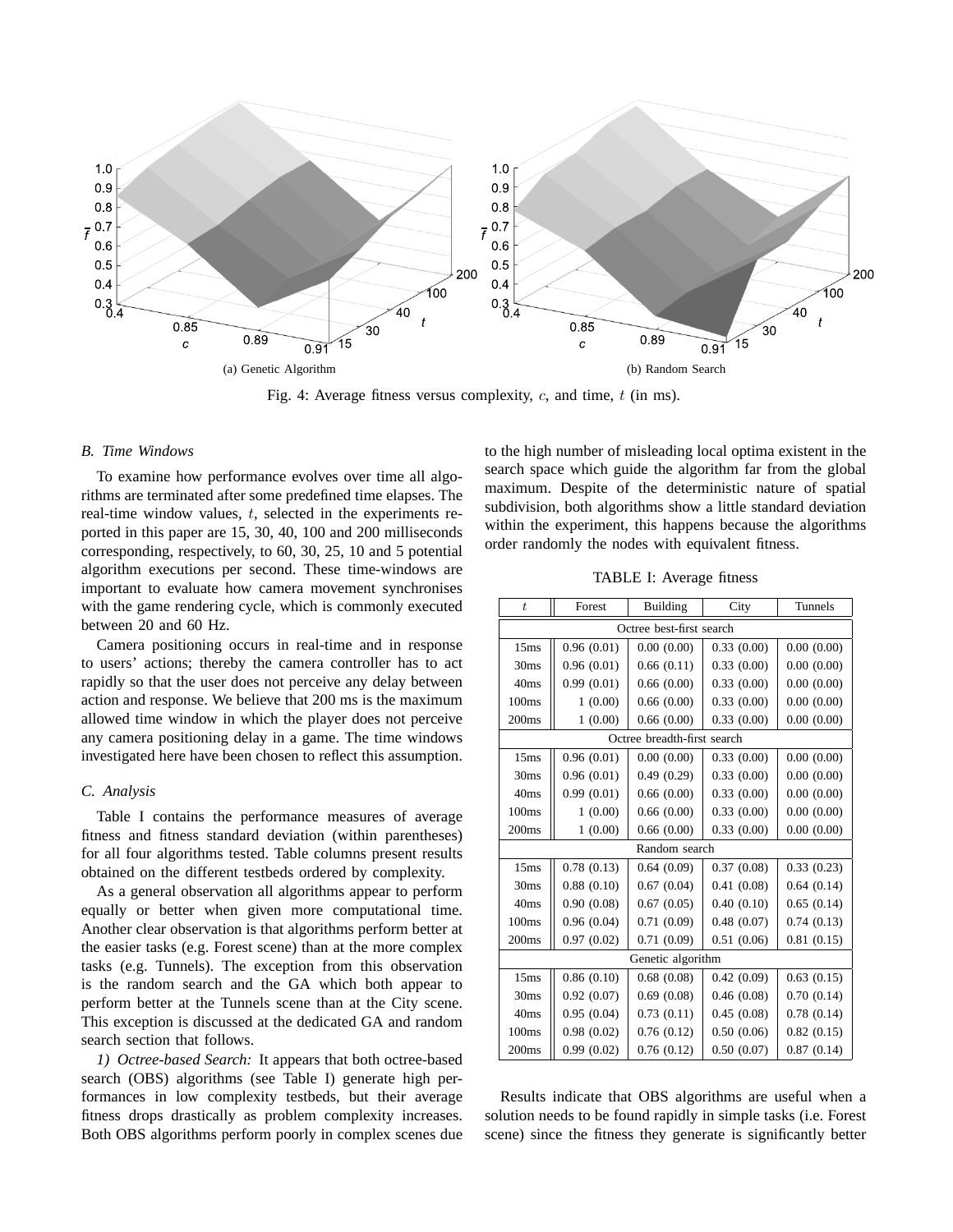than the genetic and random search within the time-window of 15ms.

A t-test between OBS and random search (best-first pvalue =  $0.0$ ; breadth-first p-value =  $0.0$ ) and between OBS and GA (best-first p-value =  $2.7 \times 10^{-11}$ ; breadth-first pvalue =  $2.7 \times 10^{-11}$ ) reveal those statistically significant differences.

While performing well on fast and simple tasks, OBS algorithms perform poorly on typical occlusion minimisation problems like Building and City. Subsequently, our analysis will concentrate on the GA and random search approaches and their relationship since both appear to be more appropriate for the problem we investigate (see Table I).

*2) GA versus Random Search:* Figure 4 depicts the impact of time limit and the scene complexity on the average fitness of the GA and random search mechanisms. It appears that random search (see also Table I) reveals good performance in all scenes; however, as already mentioned, random search does not reach the performance of OBS approaches in the simple Forest scene. This result is somewhat expected since random search does not exploit any fitness information to identify the best areas to search within. The algorithm is performing very well in highly complex scenes such as City and Tunnels. On the contrary, the standard deviation of the fitness is the highest among all algorithms examined due to the stochastic nature of the algorithm.

The GA (see Fig. 4 and Table I) demonstrates efficiency (via average fitness performance) and robustness (via standard deviation of fitness) in all four testbeds and for all five time windows. It performs similarly to the octreebased algorithms (the standard deviation is higher due to the stochastic nature of the GA) in the Forest scene but it achieves consistently better performance in the other test-bed scenes for all the time limits.

Compared to random search, the GA performs significantly better (both in terms of average fitness and standard deviation) in the vast majority of scenarios independently of time window and problem complexity. The difference in terms of performance is more evident in the least complex test-bed while the performance of the two algorithms converges as complexity increases. A t-test between the two mechanisms shows a statistically significant difference of average fitness as the p-values calculated for the Forest, Building, and Tunnel scenes within the 200ms time window are, respectively 0.01, 0.01, and 0.0003. While the GA performs better than random search in the City scene given short time windows (i.e. 15ms – 40ms) the two mechanisms appear to perform similarly as time goes by (e.g. p-value for 200ms is 0.06).

It is also worth noticing that both mechanisms generate lower performance for the City scene than that of the Tunnels scene which is inconsistent with the complexity measures proposed. This suggests that other complexity measures that embed notions of multimodality could be more appropriate to classify scenes such as City. However, it should be noted that the  $c$  measure of complexity is consistent with OBS

TABLE II: Average time taken to find optimum (in ms)

| $\overline{t}$    | Forest | <b>Building</b> | City | Tunnels |  |  |  |
|-------------------|--------|-----------------|------|---------|--|--|--|
| Random search     |        |                 |      |         |  |  |  |
| 15 <sub>ms</sub>  | 10     | 15              | 13   | 6       |  |  |  |
| 30 <sub>ms</sub>  | 19     | 25              | 19   | 12      |  |  |  |
| 40ms              | 14     | 40              | 29   | 15      |  |  |  |
| 100 <sub>ms</sub> | 38     | 62              | 47   | 63      |  |  |  |
| 200 <sub>ms</sub> | 124    | 82              | 72   | 103     |  |  |  |
| Genetic algorithm |        |                 |      |         |  |  |  |
| 15 <sub>ms</sub>  | 11     |                 | 8    | 7       |  |  |  |
| 30 <sub>ms</sub>  | 18     | 22              | 15   | 11      |  |  |  |
| 40ms              | 13     | 21              | 18   | 21      |  |  |  |
| 100 <sub>ms</sub> | 42     | 60              | 28   | 65      |  |  |  |
| 200 <sub>ms</sub> | 126    | 68              | 32   | 77      |  |  |  |

algorithm performance (see Table I).

By observing the number of times the algorithms manage to find the global maximum (Fig. 5) and the average time it took them (Table II) it is clear that the GA is more efficient and faster in all scenarios examined while, in the City scene, it performs equally well with random search. As already mentioned, the City scene constitutes a rather hard problem for global search consisting of three global maxima and no area that provides full visibility of the three objects to the camera.

The performance obtained for the random search and the GA proposed reveals that both algorithms could be successful in camera positioning when objects are occluded. However, the GA is significantly better in low complexity case studies and showcases higher robustness and speed independently of complexity and time constraints. Such properties make it the most preferred algorithm among those examined in this study.

## VI. CONCLUSIONS

This paper investigates search-based approaches for camera positioning in dynamic virtual environments. In particular we examine the problem of finding a non-occluded camera position for viewing multiple objects appearing in a 3D game environment. In game virtual words local search algorithms (e.g. artificial potential fields) fail evidently due to the complex search space landscapes generated by camera visibility measures. Fitness landscapes are generally multimodal consisting of zero gradient plateaus whose fitness distance correlation approximates zero.

Stochastic global search is expected to perform better in such fitness terrains and results obtained from this paper confirm our hypothesis. Four search algorithms (octree-based best-first, octree-based depth-first, random search and genetic search) are assessed in the comparative analysis presented. Algorithm performance is evaluated across dissimilar tasks varying in complexity and real-time taken to achieve the corresponding performance. Results suggest that the proposed genetic algorithm is significantly better than octree search in all case studies examined. Moreover, the GA outperforms